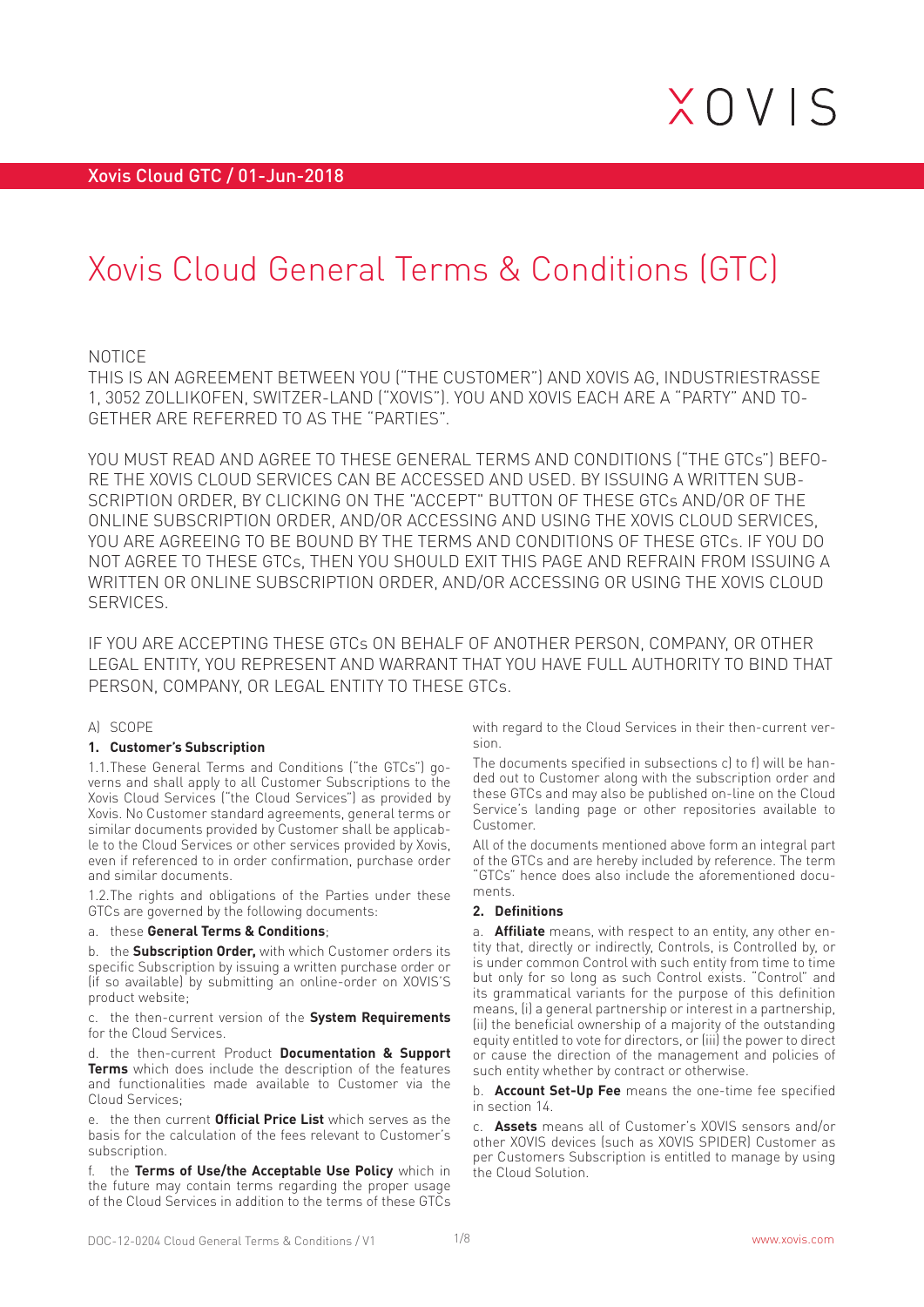# Xovis Cloud GTC / 01-Jun-2018

d. **Cloud Services** shall mean the services specified in these GTCs, which XOVIS will provide to Customer.

e. **Confidential Information** means all information, documents, records and/or data which the disclosing Party at the time of disclosure has designated to be confidential or which, given its nature and circumstances of disclosure, ought to reasonably be considered confidential. Information is not considered Confidential Information in the event the information in question

is approved for public release by written agreement of the discloser;

• is already rightfully known to the recipient free of any restriction at the time it is obtained from the disclosing Party;

• is subsequently disclosed to the recipient lawfully by a third party without imposing any restrictions whatsoever;

is or becomes public knowledge: or

is developed independently by one Party without referring to Confidential Information belonging to the other Party.

f. **Customer's Subscription** means the individual contract between the Parties regarding Customer's subscription to the Cloud Services which contract does consist of (i) Customer's order in written or online form; and (ii) these GTCs.

g. **End User** means an individual person which Customer or Customer's sub-licensees authorizes to access and use the Cloud Services.

h. **GTCs** means these General Terms and Conditions regarding XOVIS Cloud Services, which terms also include the System Requirements, Product Documentation & Support Terms and the Terms of Use/Acceptable Use Policy.

**Minimum Term** means the initial term of Customer's Subscription as specified in section 20.1, which term is, unless specified or agreed otherwise, twelve (12) months.

**Normal Business Hours** means the hours XOVIS is open for business, which hours are from 8.00am until  $5.00$ pm CET on official working days excluding public holidays at XOVIS's offices in Zollikofen, Switzerland.

k. **Official Price List** means the then-current list of per asset and other prices for the Cloud Services that XOVIS does officially communicate and publish.

l. **Subscription Fee** means the recurring fee Customer will pay to XOVIS for using the Cloud Services as specified in section 15, which fee consists of a (a) base fee (XOVIS Cloud Account) or, at Customer's option, XOVIS Cloud Dedicated Instance) and (b) a variable fee (XOVIS Cloud Device Control).

m. **Subscription Term** means the total period of time Customer's Subscription to the Cloud Services remains effective.

### B) XOVIS CLOUD SERVICES

#### **3. Features and Functionality**

3.1.During the Subscription Term and provided all fees relating to Customer's Subscription have been paid, Customer shall be entitled to access and use the Cloud Services as specified herein.

3.2.The features, functionalities and specifications of the Cloud Services are documented and described in the Product Documentation & Support Terms.

3.3.Customer hereby acknowledges and agrees that due to the constant and on-going development and enhancement of the Cloud Services in order to maintain quality standards, but also in light of technical or business developments, XO-VIS may at its sole discretion at any point in time change, update, expand and/or modify the Cloud Services and its features and functionalities, change or modify the support terms related to the Cloud Services, and/or discontinue the distribution, subscription or availability of certain parts, modules, editions of or the entire Cloud Service. As a consequence, XOVIS shall, upon prior notification to Customer but at its sole discretion, be entitled to unilaterally modify the System Requirements, Product Documentation & Support Terms and the Terms of Use/Acceptable Use Policy. In any such event Customer may under certain circumstances be entitled to terminate its Customer Subscription as per section 20.4 b.

#### **4. Service Warranty and Availability**

4.1.XOVIS undertakes to perform all services related to or part of the Cloud Services faithfully and with due care and in accordance with customary industry standards.

4.2.XOVIS warrants that during the Subscription Term the Cloud Services will perform in substantial conformance with the Documentation & Support Terms. However, XOVIS shall not be liable under this warranty, (a) if its testing and examination disclose that the alleged error or malfunction of the Cloud Services does not exist or was caused by Customer's or any third person's misuse, negligence, unauthorized access to user accounts, inappropriate use of access credentials by Customer's employees or any other users Customer has authorized, of or any other cause beyond the range of the intended use and/or XOVIS's reasonable control; (b) if an alleged defect in or malfunction of the Cloud Services was not primarily caused by an error, bug, defect, non-availability or failure of other software and/or hardware used in conjunction with the Cloud Services, or by its interaction or use in conjunction with products, technology, software, hardware, equipment or systems not expressly identified in the Documentation & Support Terms; (c) for any defect in or malfunction of the Cloud Services which is caused by Customer's breach of any provision of these GTCs, or use of the Cloud Services contrary to the Documentation & Support Terms or other instructions issued or published by XOVIS, and/or (d) for any modification or alteration of the Cloud Services by any other party than XOVIS or any of its subcontractors, agents or other authorized third parties; (e) for planned or unscheduled maintenance, and/or (f) for a suspension due to Customer's non- or partial payment as per section 21.1.

4.3.During the Subscription Term, XOVIS shall use commercially reasonable endeavours to, based on its capabilities and its actual resource situation, on a "best effort" basis (a) continuously update and maintain the usefulness of the software application that is basis to the Cloud Services Cloud Services; and (b) correct or at least circumvent errors and malfunctions of the software application that is basis to the Cloud Services either detected by XOVIS or otherwise reported by Customer. With regard to errors and malfunctions, which from an objective point of view only have a minor impact on the functionalities of the Cloud Services, XOVIS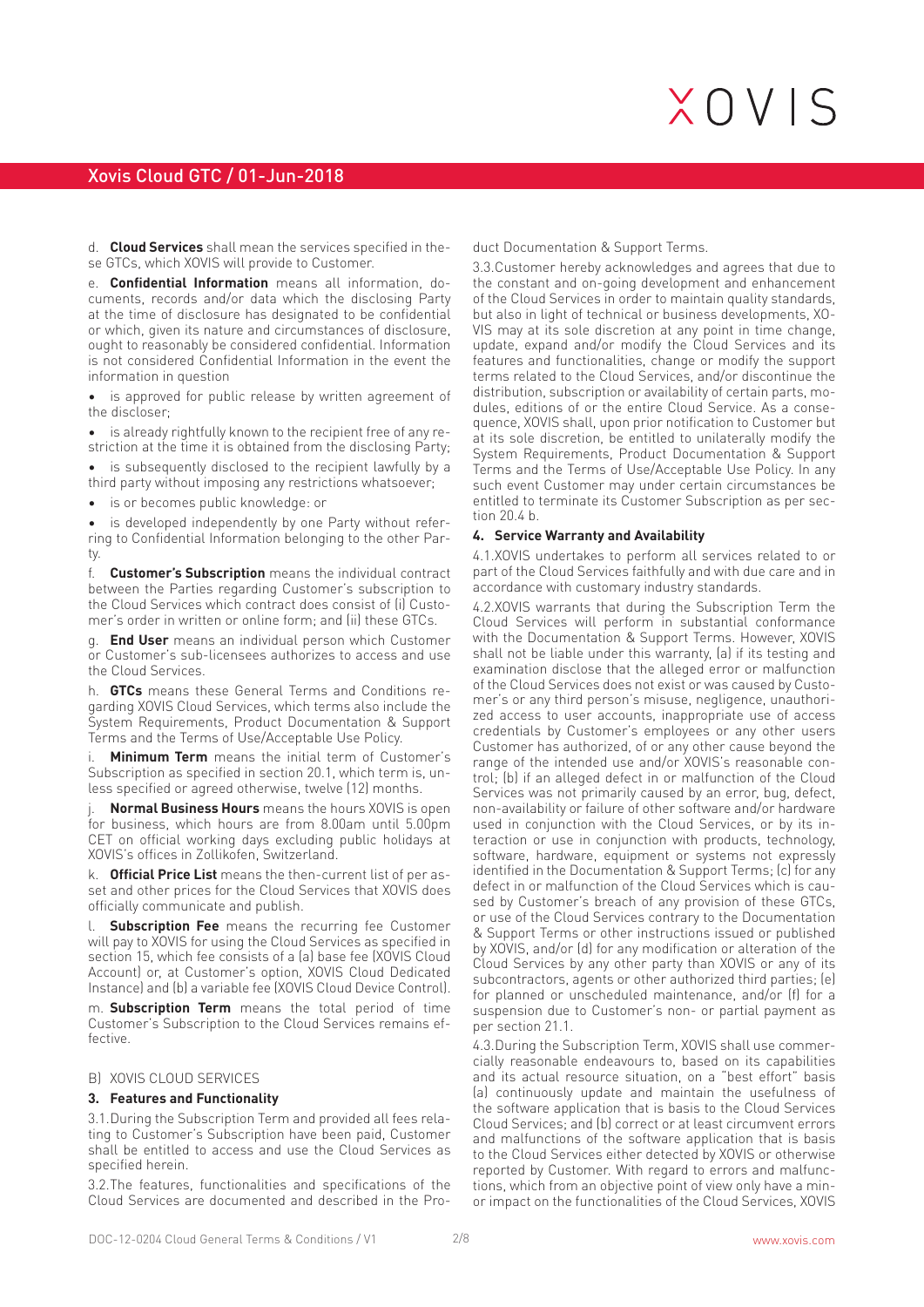shall be entirely free to at its option address any such issue in one of the later releases of the software application that is basis to the Cloud Services.

4.4.Customer notes that it is technically not possible to guarantee that the Cloud Services shall be uninterrupted and/ or free of errors and malfunctions. However, XOVIS shall use commercially reasonable endeavours to on a "best effort" ensure an availability of the Cloud Services of 97%.

4.5.XOVIS reserves the right, to temporarily limit the availability of and the access to the Cloud Services in part or in whole for servicing and maintenance purposes. Whenever reasonably possible, XOVIS shall give Customer advance notice regarding planned and also unscheduled maintenance windows and other circumstances that may have an impact on the availability of the Cloud Services as is reasonably practicable (e-mail notification shall suffice). XOVIS will to the extent reasonably practicable schedule planned maintenance and service interventions in a manner that minimizes the effect on Customer's normal business operations to the maximum extent possible (for instance interventions will be scheduled on week-ends). However, no such planned and scheduled maintenance and service windows shall be counted against the availability specified above.

#### **5. Helpdesk Service**

5.1.XOVIS shall operate a Helpdesk, which will (a) provide assistance with regard to queries Customer may have with regard to the use of the Cloud Services; (b) be the entry point with regard to errors and malfunctions of the Cloud Services Customer wishes to report.

5.2.Unless specified otherwise in the then-current Product Documentation & Support Terms, XOVIS shall operate its Helpdesk during Normal Business Hours only. The Helpdesk can be reached via the XOVIS ticketing system or by e-mail.

5.3.The relevant contact details of the Helpdesk are specified on the Cloud Services's landing page.

#### **6. Subproviders**

6.1.XOVIS is entitled to, with regard to the fulfilment of its obligations under these GTCs and Customer's Subscription, use subcontractors.

6.2.XOVIS agrees that the Cloud Services it provides shall, as per the default level and unless otherwise agreed with Customer, be hosted by XOVIS and/or its subcontractors exclusively in Switzerland and/or within a Member State of the European Union (EU) and/or within a Member State of the European Economic Area (EEA). In the event XOVIS intends to host the Cloud Services in a state outside Switzerland, the EU and/or the EEA the prior consent of Customer is required and shall only occur if and to the extent the specific conditions of the relevant data protection legislation have been fulfilled.

#### **7. Trial Subscriptions**

7.1.XOVIS may from time to time offer to its customer basis trial subscriptions to the Cloud Services or, as the case may be, to new service functionality or module in an alpha or beta development stage. Such trial subscriptions are provided by XOVIS under these GTCs (whereby the special terms of this section 7 shall prevail) and are, under normal circumstances, free of any charge.

7.2.Customer notes that all trial subscriptions are provided to Customer on an 'as is' and 'as available' basis with no warranties whatsoever (i.e. none of the warranty provisions as per these GTCs shall apply to any trial subscriptions, including but not limited to the warranty re: availability) and XOVIS liability with regard to such trial subscriptions shall be excluded or limited to the fullest extent permissible by applicable law. In addition, XOVIS shall be entirely free to, at its sole discretion and at any given point in time, suspend or terminate Customer's trial subscription to alpha or beta functionalities or modules without stating any reason for doing so.

7.3.The primary purpose of any trial subscription to service functionality or modules in an alpha or beta development stage is to obtain feedback on the customer experience, the overall performance and service operation along with the identification of potential malfunctions and defects. As a consequence, Customer is advised to use alpha and beta functionalities or modules as provided by XOVIS with caution and safeguard important data in an appropriate manner and not to rely in any way on the correct processing of service requests or overall performance and/or the adequacy of any accompanying documentation.

7.4.XOVIS shall be entirely free to use any feedback or suggestions Customer may be providing (in whatever form or format) with regard to alpha or beta functionality or modules provided by XOVIS during a trial subscription, regardless of whether or not Customer has formally been invited to provide such feedback. If Customer provides such feedback to XOVIS, Customer shall grant XOVIS the following worldwide, non-exclusive, perpetual, irrevocable, royalty free, fully paid up license to (a) make, use, copy, modify, sell, distribute, sub-license, and create derivative works of, the feedback as part of any XOVIS product, technology, service, specification or other documentation; (b) publicly perform or display, import, broadcast, transmit, distribute, license, offer to sell, and sell, rent, lease or lend copies of the feedback (and derivative works thereof) as part of any XOVIS product, technology, service, specification or other documentation; (c) sublicense to third parties the foregoing rights, including the right to sublicense to further third parties.

#### **8. Other Services**

Additional services which are not covered by these GTCs shall be subject to separate agreements between the Parties.

#### C) CUSTOMER USE RIGHTS & ACCESS

#### **9. Customer Use Rights**

9.1.For the duration of the Subscription Term, XOVIS grants to the Customer a worldwide non-exclusive right to use the Cloud Services solely for its and its Affiliates' business purposes and as specified in the Documentation & Support Terms. Customer's use rights are limited to the number of Assets (which license metrics may be subject to adjustment during the Subscription Term) and are, unless spe cified otherwise herein (for instance with regard to the XOVIS Cloud Dedicated Instance option as specified in section 9.2), non-transferable and may not be sublicensed or used for the benefit of third parties other than Customer's Affiliates.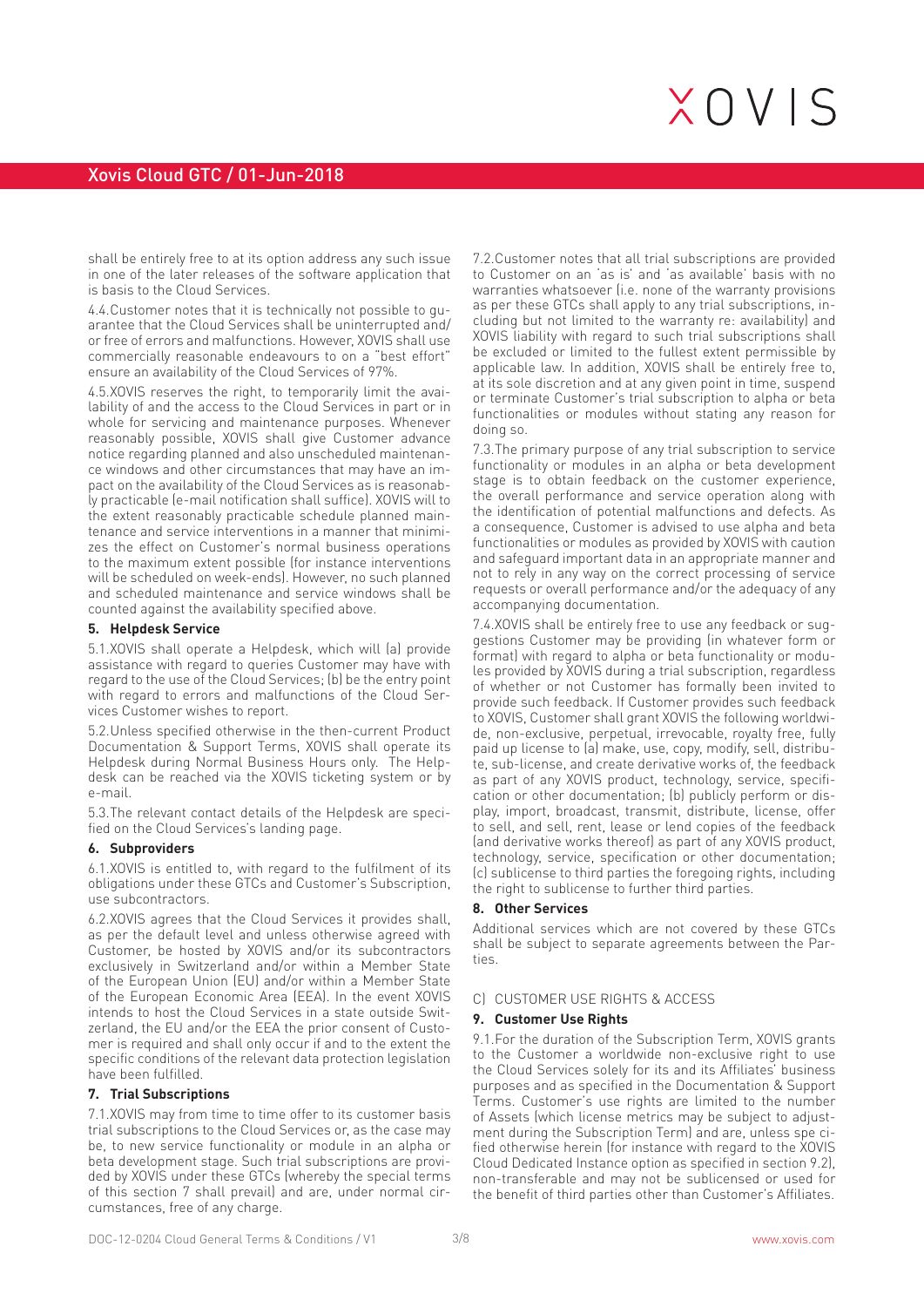# Xovis Cloud GTC / 01-Jun-2018

9.2.If Customer elects to subscribe to the XOVIS Cloud Dedicated Instance option, Customer shall, in addition to the use rights specified under section 9.1 have the right to during the Subscription Term sublicense the Cloud Services to its own client base and shall permit sub-licensees to use the Cloud Services as specified in these GTCs, provided however that (a) Customer's sub-licensees are subject to and will adhere to the obligations specified in these GTCs; (b) Customer shall be responsible for the administration of its sub-licensee's access rights; (c) Customer shall remain fully liable for any acts or omissions of its sub-licensees using the Cloud Services as if it were its own acts or omissions; (d) Customer shall remain liable for all fees accrued hereunder, which are in relation to the Assets managed by its sub-licensees irrespective of whether or not such sub-licensees have paid any fee to the Customer.

9.3.Except as otherwise agreed, these GTCs include the entire set of use rights Customer and/or any of its sub-licensee have with regard to the Cloud Services and any other usage of the Cloud Services is not permitted.

#### **10. Access to the Cloud Services**

10.1. XOVIS provides Customer or End Users respectively password protected access to the Cloud Services via the Internet. XOVIS uses a secure transmission protocol (Secure Sockets Layer, SSL / Transport Layer Security, TLS) to encrypt transmitted data in order to protect the security of such data during transmission.

10.2. Customer and End Users are obligated to not disclose access credentials to unauthorized parties. Customer is responsible to urge End Users to carefully store access credentials and protect it against access by third parties.

10.3. XOVIS does reject any and all liability for damage Customer may suffer due to the misuse, disclosure or loss of any access credentials (such as user IDs, passwords).

#### **11. Intellectual Property Rights**

11.1. Customer hereby acknowledges that the Cloud Services may contain open source and/or other third party software. With regard to any such are, along with the relevant copyright notices, made available to Customer and can be reviewed on the Web-GUI of the Cloud Services.

The Customer hereby acknowledges that software application which is basis for the Cloud Services and other items related to the Cloud Services are subject to intellectual property rights which are and shall remain in their entirety with XOVIS, its Affiliates and/or its suppliers (if and to the extent third party components are integrated). Unauthorized copying, use or modification of any portion of the Cloud Services, or violation of the terms of these GTCs may be subject to legal prosecution.

#### D) CUSTOMER OBLIGATIONS

#### **12. General Obligations**

12.1. Customer will take all actions, preparations and/or precautions which can reasonably be expected from Customer in order to enable XOVIS to meet its obligations related to Customer's subscription to the Cloud Services – this will include (but not be limited to) the Customer being respon-

sible for and preparing all information, data and necessary access to such information or data as may be required by XOVIS.

12.2. Customer is responsible to ensure in its sphere of influence that all technical pre-requisites, which will allow a proper use of the Cloud Services, are met. In particular, Customer shall comply with XOVIS' System Requirement with regard to the Cloud Services in their then-current version.

12.3. As a pre-condition for the proper use of the Cloud Services, Customer needs to ensure that its system will accept cookies submitted by XOVIS. Customer will advise its End Users accordingly.

12.4. It is Customer's sole responsibility to ensurethe security of its own IT facilities and systems (specifically security settings on the browsers used, installing a firewall, up-to-date anti-virus protection, regular data backups, access protection etc.).

#### **13. Acceptable Use**

13.1. Customer will ensure (a) that the Cloud Services are not being used by its End Users and/or its other authorized users for illegal purposes; (b) that none of the data entered, stored or otherwise processed by such individuals on behalf of Customer contains illegal or inappropriate content or any such content or data that may infringe the rights of third parties; and (c) that End Users do not cause other damages to the Cloud Services. Hence, Customer is responsible to ensure that End Users will comply with these GTCs and all applicable laws and regulations.

13.2. XOVIS' then-current Acceptable Use Policy (if so available) may contain further provisions regarding the proper use of the Cloud Services, with which the Customer agrees to comply with.

13.3. Customer will not to use the access to the Cloud Services and/or any of the user accounts to modify, copy, duplicate, create derivative works from, frame, mirror, republish, download, display, transmit or distribute all or any portion of the Cloud Services, unless permitted by these GTCs or a separate agreement between the Parties.

13.4. Unless permitted by applicable law, Customer will not attempt to reverse compile or engineer, disassemble or otherwise reduce or extract to human-readable code for all or any part of the Cloud Services or the software applications related thereto.

13.5. XOVIS shall be entitled to take all reasonable measures in order to prevent, monitor, prosecute and address any non-acceptable or potentially harmful use of the Cloud, it being understood though that XOVIS does not have a general duty to monitor and assess the use of the Cloud Services.

#### E) SERVICE FEES

#### **14. Account Set-Up Fee**

14.1. If applicable as per the then-current Official Price List or if so agreed under special circumstances, Customer shall pay to XOVIS a one-time Account Set-up Fee, which fee is compensation for preparing and setting up the Customer's Cloud Services account.

14.2. The Account Set-Up Fee (if any) shall be invoiced to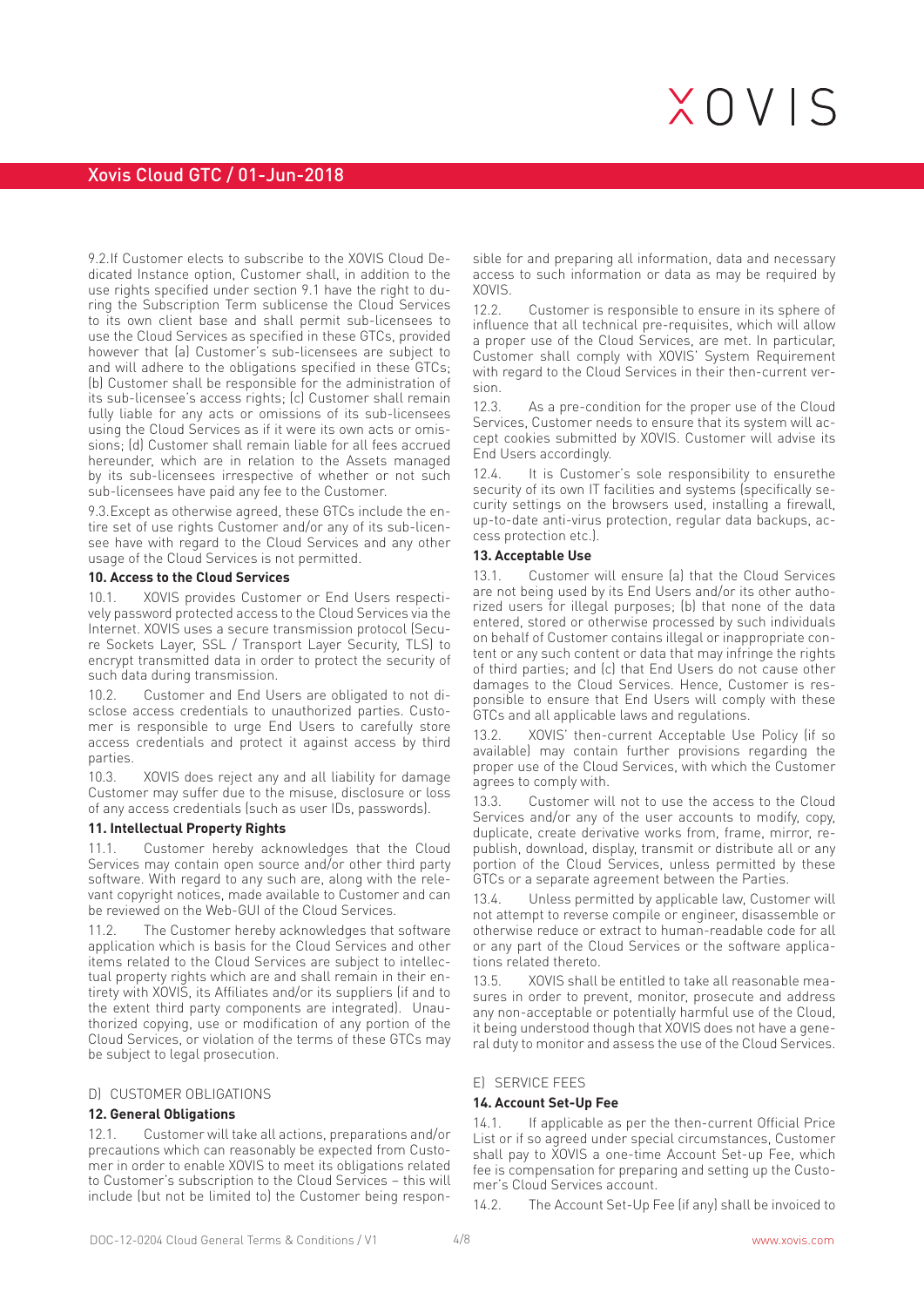Customer immediately upon acceptance of Customer's Subscription.

#### **15. Subscription Fee**

15.1. Customer shall pay to XOVIS a recurring Subscription Fee, which fee is compensation for Customer's ongoing use of the Cloud Services. The Subscription Fee consists of (a) fixed base fee as identified in XOVIS' Official Price List (XOVIS Cloud Account or XOVIS Cloud Dedicated Instance, if Customer wishes to subscribe to the multiuser option); and (b) a variable fee (XOVIS Cloud Device Control), which is calculated on the basis of the applicable fee per Asset Customer qualifies for as per XOVIS' Official Price List and the number of Customer's Assets managed with the Cloud Services (see calculation mechanism in section 15.2).

15.2. XOVIS shall on a daily basis scan and evaluate the number of Assets Customer is managing by using the Cloud Services. Based on such daily scans, XOVIS shall, as per the end of an invoicing period, calculate the total consumption of the Cloud Services, i.e. the pro rata total number of Assets managed during the invoicing period, which shall be the basis for the variable part of the Subscription Fee to be invoiced to Customer for such invoicing period.

15.3. The Subscription Fees (base fee plus the variable fee based on the number of Assets as calculated in accordance with section 15.2) shall be invoiced to Customer in arrears for the relevant invoicing period. Unless agreed otherwise, the invoicing period shall be one (1) or three (3) months, as indicated in XOVIS' confirmation of Customer's Subscription Order oomponents additional licenses may apply, which terms Order.

#### **16. Invoicing**

16.1. Unless specified otherwise, all fees indicated in the Official Price List, a written or other subscription order or any other documents are exclusive of applicable VAT.

16.2. All fees invoiced by XOVIS shall, unless agreed otherwise, become due for payment within thirty (30) days as from the date of receipt of the relevant invoice.

16.3. If Customer fails to pay any amount invoiced and not subject to a good faith dispute within the period of time specified above, Customer shall be considered in default without further payment reminder from XOVIS. In any such case, XOVIS shall be entitled to charge late payment interest in accordance with applicable law. Any payment reminders submitted to Customer do not operate to extend the payment period and will be charged to Customer at CHF 20.00 per payment reminder.

#### **17. Adjustment of Fees**

17.1. Customer acknowledges and agrees that XOVIS may, at its sole discretion and at any point in time, change and alter the applicable Official Price List, which serve as the basis for the calculation of Customer's Subscription Fees. Any such modification will be communicated by XOVIS at least three (3) months prior to the date such update shall become effective. As from the date the modifications become effective, the so revised Official Price List will operate as the basis for any calculation of the Subscription Fees as specified in section 15. In the event Customer is not willing to agree to price modifications based on this section 17, Customer shall be entitled to terminate its Customer Subscription as per section 20.4 a.

17.2. For the avoidance of doubt, no modification of the Official Price List shall become effective for Customer's Subscription before the expiry of the Minimum Term, i.e. the price level established as per the date Customer's Subscription becomes effective shall be fixed for the Minimum Term.

#### F) DATA

#### **18. Personal Data in the Cloud Services**

18.1. In the context of providing the Cloud Services to the Customer, XOVIS will only to a very limited extent process or collect personal data entered and submitted by Customer. Such data relate to the specific accounts XOVIS or Customer create on Customer's or, as the case may be, Customer's sub-licensee's behalf and are limited to (a) first name, surname; (b) company contact details (such as company phone number, company e-mail, office address, position etc.); and (c) specific user credentials and audit trail. With regard to any such data, Customer, Customer's sub-licensees and/or XOVIS, each in their specific roles, shall comply with applicable data protection legislation.

18.2. XOVIS shall be entitled to collect statistic and system information regarding the usage of the Cloud Services, which data may include configuration entries (static/set by End User), use of particular services, error messages and other system events and logs relating to End Users usage of the Cloud Services (which logs are generated in order to establish an adequate audit trail for Customer).

XOVIS shall only be entitled to provide such information or access thereto to third parties if and to the extent such data population has been anonymized prior to its disclosure.

#### **19. Storage and Deletion of Data**

19.1. XOVIS shall with reasonable efforts maintain, in accordance with industry standards and applicable data protection legislation, appropriate administrative, organizational, physical and technical safeguards to ensure the protection of the security, confidentiality and integrity of Customer's data, but XOVIS Cloud does not provide or warrant archiving or storage of Customer's data. Customer must safeguard its own back-up of any data Customer wishes to store and shall remain responsible for the storage, back-up and security of all data in its sphere of influence.

19.2. If Customer does issue a deletion order with regard to any data stored in the Cloud Services, such data will permanently be deleted by XOVIS, with the exception of any automatically generated backup copies, which will remain subject to the confidentiality obligations under these GTCs and/ or applicable law.

19.3. XOVIS shall be entitled to without additional notice permanently delete all of Customer's data stored in the Cloud Services, if any, within ninety (90) days as from the date Customer's Subscription expires or terminates.

19.4. Customer owns all rights, title and interest in and to all of its data and shall have sole responsibility for the legality, reliability, integrity, accuracy and quality of such data provided by Customer and to whom Customer wishes to grant access to such data via the Cloud Services. Customer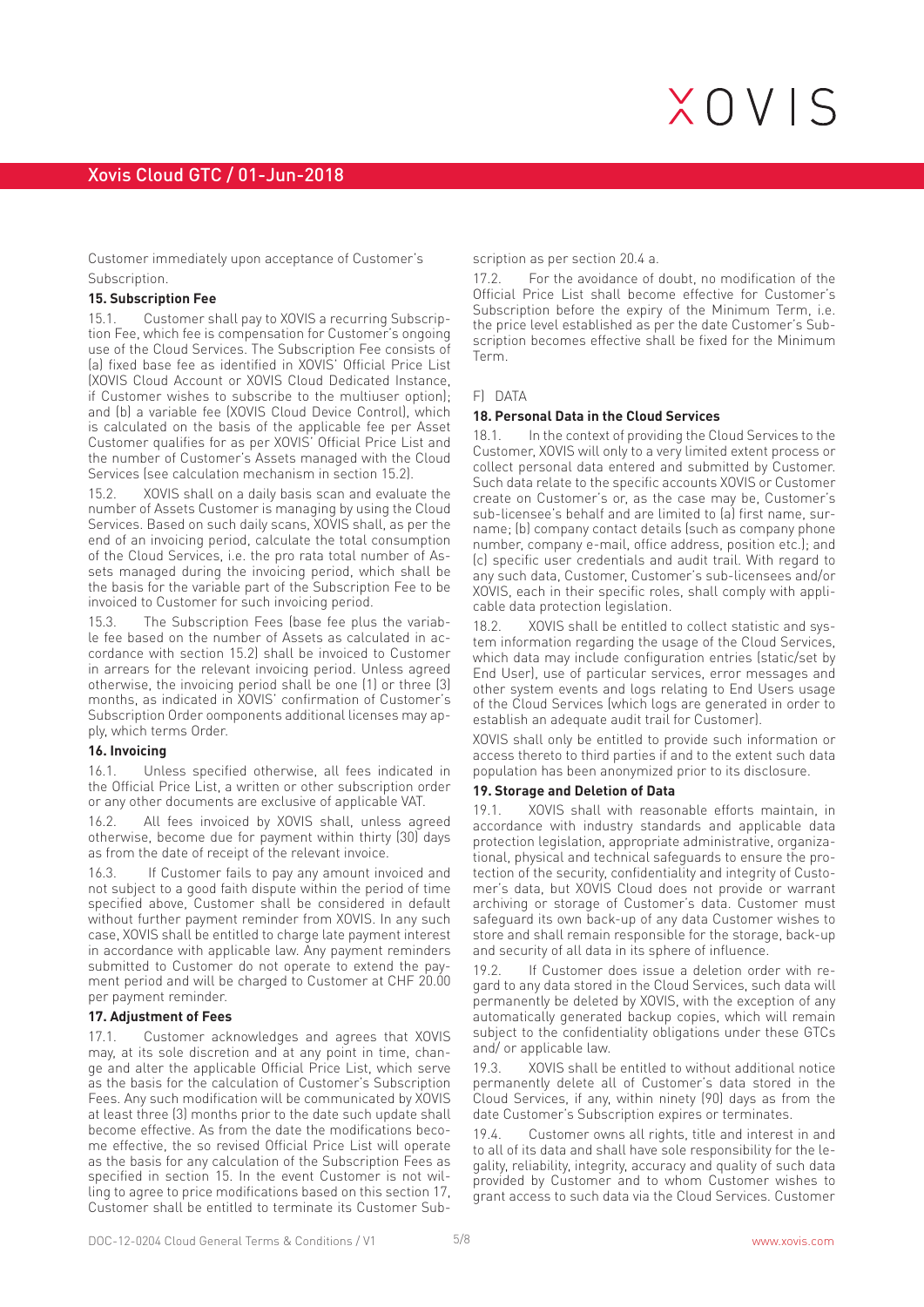# Xovis Cloud GTC / 01-Jun-2018

may demand XOVIS to extract such data from its systems and provide to Customer a copy of the whole set of data in a mutually agreed format via download or on a mutually agreed media as specified in the Product Documentation and Support Terms or any other XOVIS terms and policies.

### G) TERM, TERMINATION AND SUSPENSION OF SERVICES

### **20. Term and Termination**

20.1. Customer's Subscription does enter into force on the date XOVIS confirms Customer's Subscription order or Customer commences to use the Cloud Services and will unless agreed otherwise continue in effect for a Minimum Term of twelve (12) months.

20.2. Upon expiry of the Minimum Term, either Party may terminate Customer's Subscription for convenience as per the end of any given month upon serving one (1) month prior written notice thereof to the other Party.

20.3. Notwithstanding any of the provisions of these GTCs, Customer's Subscription may be terminated by either Party at any time and with immediate effect by issuing a written notice to the other Party

a. upon any material and persistent breach of these GTC in such manner, that the terminating Party may not reasonably be expected to continue to be bound to the Customer's Subscription, provided however that the Party in breach has failed to remedy such breach within a reasonable period of time after receipt of a written notice specifying the nature of the breach. A Party may refrain from granting a reasonable period of time for remedy if and to the extent such breach from an objective point of view is not reasonably to be considered capable of remedy;

b. in the event of insolvency of the other Party as well as the initiation of bankruptcy proceedings, a moratorium on debt enforcement or similar proceedings (including rejection thereof due to lack of assets) against the other Party.

20.4. Notwithstanding any of the provisions of these GTCs, Customer shall be entitled to terminate Customer's Subscription by issuing a written notice to XOVIS

a. if XOVIS has unilaterally altered or modified its Official Price List (as specified in section 17) in disfavor of the Customer;

b. if XOVIS has unilaterally altered or modified either the System Requirements, Product Documentation & Support Terms and/or the Terms of Use/Acceptable Use Policy (as specified in section 3.3) in disfavor of the Customer and in such manner, that Customer may not reasonably be expected to continue to be bound to the Customer's Subscription.

In the cases specified above, Customer's termination shall become effective as per the date a modification of the Official Price List or a modification of either the System Requirements, Product Documentation & Support Terms and/or the Terms of Use/Acceptable Use Policy shall become effective as per XOVIS' communication.

### **21. Suspension of Services**

21.1. XOVIS may, without incurring any liability, suspend Customer's access to the Cloud Services and any related services

a. in the event of Customer's non-payment of any undispu-

ted amount of the Account Set-Up Fee and/or Subscription Fees;

b. in the event of Customer's continuous non-compliance with the terms of these GTCs by Customer or End Users respectively;

c. if and to the extent the operability of the Cloud Services as a whole or certain parts thereof is likely to be endangered or impaired by circumstances in Customer's reasonable sphere of influence; or

d. in all events that would also entitle XOVIS to a termination for cause as per section 20.3.

21.2. XOVIS is entitled to temporarily suspend or disable certain End User's access to the Cloud Services if such End User fails to comply with these GTCs.

21.3. Customer is not entitled to any refund of any fees as a result of a suspension as per this section 21.

21.4. XOVIS's termination rights as per section 20.3 remain reserved even if XOVIS has already suspended access to the Cloud Services as per this section 21.

#### H) GENERAL TERMS

#### **22. Confidentiality**

Each Party shall keep Confidential Information of the disclosing Party in strict confidence and shall safeguard such Confidential Information from unauthorized disclosure, reproduction or use no less rigorously than the stricter of the standards that would apply to its own Confidential Information of similar nature and the standards required by applicable law and regulatory requirements.

22.2. Both Parties agree not to disclose Confidential Information to any third parties without either Party's prior written consent. However, both Parties shall be entitled to on a "need-to-know" basis share Confidential Information with its employees, subcontractors, agents and/or other authorized third parties to the extent such entities or individuals need to know such information in connection with Customer's Subscription.

22.3. Notwithstanding section 22.2, each Party may make available Confidential Information to a third party, provided such third party is subject to confidentiality obligations at least as stringent as those applicable to the Parties hereunder and for the purpose and to the extent necessary (a) for the performance of the receiving Party's rights and obligations under the Customer's Subscription; or (b) to permit a third party to perform legal, accounting or audit services for or in relation to a Party in assessing its business operations.

22.4. A Party may disclose the Confidential Information of the other Party to the extent, but only to the extent, required by law, regulation, rule, act, order, or request of any court, governmental authority or agency, self-regulatory organization or exchange, including but not limited to any subpoena, civil investigative demand, or discovery request or demand, provided such Party gives the other Party (to the extent not prohibited from doing so) prompt written notice and cooperation in seeking to limit the disclosure to the greatest extent possible, consistent with the legal obligations of the Party required to disclose the Confidential Information,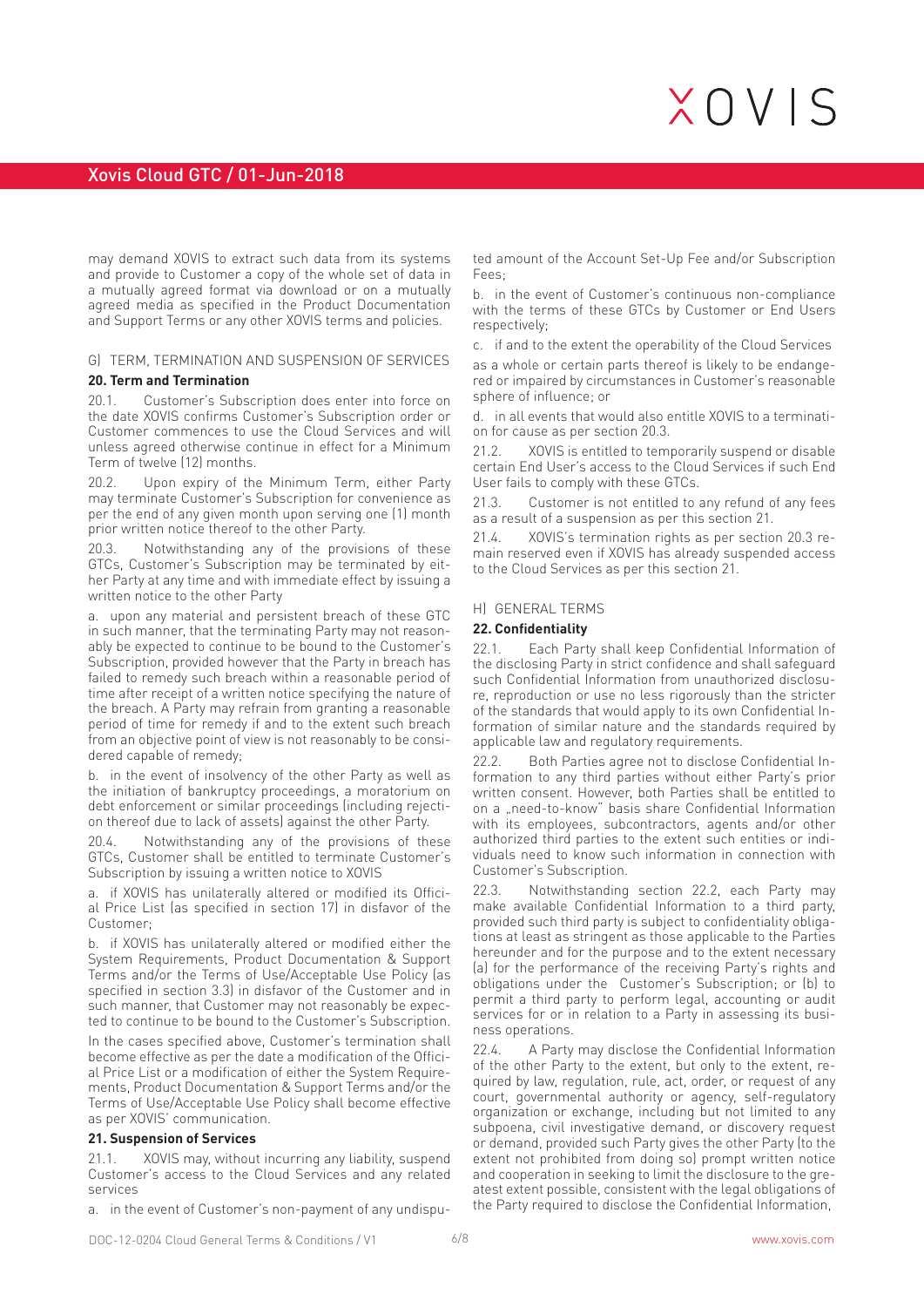and in obtaining confidential treatment for such information, if available.

22.5. Each Party shall immediately notify the other Party if it becomes aware of

a. any potential disclosure, access to or use of any

Confidential Information in breach of these GTCs;

b. any unauthorized intrusion into systems containing Confidential Information; and

c. any disclosure of any Confidential Information where the purpose of such disclosure does not have any apparent correlation with the execution of Customer's Subscription.

Both Parties will give reasonable assistance to the other in order to prevent such breach of confidentiality and/or limit the consequences thereof.

22.6. The confidentiality obligations specified in this section 22 will continue to apply even after termination or expiration of Customer's Subscription.

#### **23. Legal Warranty**

23.1. XOVIS represents and warrants that it has all necessary rights and full authority to enter into Customer's Subscription and to provide the Cloud Services without violating or infringing any third party intellectual property rights.

23.2. Should a third party claim that its intellectual property rights are infringed through the use of the Cloud Services, XOVIS shall, at its own expense, defend or settle any suit or proceeding that is instituted against Customer and shall pay all reasonable costs awarded therein against Customer or agreed upon in settlement by XOVIS; provided that Customer (a) gives XOVIS immediate notice in writing of any such suit, proceeding or threat thereof, (b) permits XOVIS sole control to defend and/or settle such suit and (c) gives XOVIS all the needed information, assistance and authority, at XOVIS's expense, to enable XOVIS to defend or settle such suit.

23.3. The above provision shall not apply to and XOVIS shall have no liability or obligation for any infringement arising from: (a) any modification, servicing or addition made to the Cloud Services anyone other than XOVIS or third parties authorized to do so,

(b) any use of the Cloud Services not in compliance with these GTCs. 9The above exclusions apply to the extent that the infringement would have been avoided if Customer would not have acted in any manner as specified above.

In the event that the use of the Cloud Services subscribed to by the Customer becomes enjoined or, in XO-VIS' reasonable opinion is likely to become, the subject of a claim that it infringes the intellectual property rights of any third party, or in the event XOVIS wishes to minimize its potential liability hereunder, XOVIS may at its sole option and expense, either: (a) procure the right for the Customer to continue using the Cloud Services, (b) replace or modify the Cloud Services or any part thereof such that it becomes non-infringing, or (c) terminate Customer's rights and obligations with respect to the allegedly infringing part of the Cloud Services and refund to Customer the amount which Customer has paid for such part of the solution.

#### **24. Liability**

24.1. Irrespective of the legal grounds for such claim, XOVIS'S liability and its liability for any act or omission of its auxiliary persons for damages caused in relation to the performance of the Cloud Services shall be excluded. This exclusion of liability however shall not apply in the event of XOVIS' wilful misconduct and/or gross negligence.

24.2. For the avoidance of doubt, XOVIS shall have no direct liability under these GTCs to sub-licensees of Customer as per section  $9.2.24.3$ . be excluded or limited to the maximum extent permissible under applicable law for

a. any indirect or consequential, exemplary, punitive or special damages or other damages (such as loss of profit, savings not realized, foregone earning, loss of or recovery of data, or any damages caused by corrupt or inadequate data, defects, viruses, poor data quality, omissions or inaccuracies in data);

b. damages resulting from any acts or omissions of the Customer, Customer's sub-licensees, End Users or other third parties and/or Customer's, Customer's sub-licensees' or End User's in-compliance with its obligations under these GTCs;

c. damages occurring beyond XOVIS'S reasonable control and sphere of influence.

#### **25. Miscellaneous**

25.1. Except in cases of a universal succession pursuant a merger or sale of business, neither Party may assign a Customer's Subscription or delegate any of its rights or obligations thereunder without the prior written consent of the other Party, which consent shall not unreasonably be withheld or delayed. Any assignment in violation of this provision shall be void. Subject to the

foregoing, the Customer Subscription shall be binding upon and shall inure to the benefit of the Parties' respective successors and permitted assigns.

25.2. If any provision of these GTCs and/or Customer's Subscription is for any reason held to be invalid, illegal or unenforceable, the remaining provisions shall be unimpaired, and the invalid, illegal or unenforceable provision shall be replaced by a valid, legal and enforceable provision that to the highest extent reasonably possible achieves the original intention of the Parties. This section shall apply accordingly if the GTCs remain silent on an issue to be resolved.

25.3. Additions, modifications, supplements and/or amendments to these GTCs and Customer's Subscription and/or any of its Annexes (including this section) cannot be made except if made in writing and if authorized by both Parties. Notwithstanding any of the foregoing, XOVIS shall be entitled to, upon prior notification to Customer but at its sole discretion unilaterally modify the Support Terms and related information or documentation (see section 3.3) and/ or its Official Price List (see section 17).

25.4. The Parties agree that as a general rule and unless specified or agreed otherwise, neither Party shall have the right to set-off any of its claims without the prior written consent of the other Party.